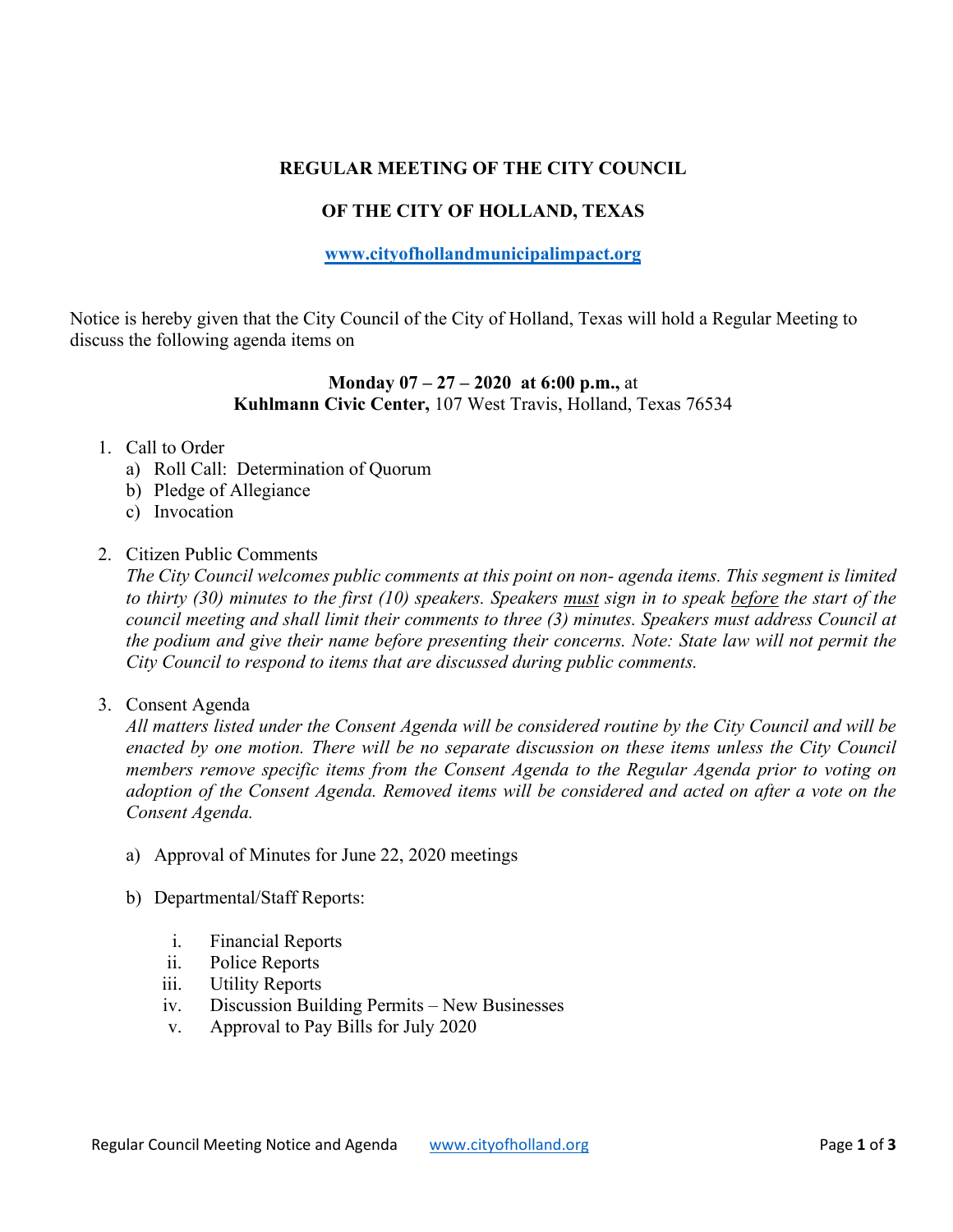## **REGULAR AGENDA: REVIEW/DISCUSS AND CONSIDER ACTION**

- 4. Discussion/Possible Action Items
	- a) Discussion and possible action Approval for Request for Annexation and Water and Sewer Services to The Starke Farm Subdivision
	- b) Discussion and possible action to approve Water Rate Increase from Central Texas Water Supply Corporation
	- c) Discussion and possible action Accept Resignation from Paula Kreinheder City Secretary
	- d) Discussion possible action approval for Gommert's cafѐ to use city property for part of a concert series.
	- e) Discussion possible action the fee schedule for attorney and engineering fees for projects and developments
	- f) Discuss and possible action increasing tap and water meter fees.
	- g) Discussion Implementing fines for no building and remodeling permits prior to start of construction
	- h) Discussion and possible action Interview and Hiring of a City Secretary/Court Clerk The City Council reserves the right to adjourn into closed session for this item under Texas Government code 551.074 (Personnel Matters)
- 5.Announcements of future Council meeting dates
- 6. Adjourn

*The Council may vote and/or act upon each of the items listed in the Agenda. The Council reserves the right to retire into executive session concerning any of the items on this Agenda, whenever it is considered necessary and legal justified under the Open Meetings Act including: Section 551.071 (Consult with Attorney); Section 551.072 (Real Property); Section 551.073 (Gifts and Donations); Section 551.074 (Personnel Matters); Section 551.076 (Security Devices); and Section 551.087 (Economic Development). I certify that the notice of meeting was posted at City Hall (outside bulletin board) and the Kuhlmann Civic Center before 5:00 p.m. on July 23, 2020 and remained posted for at least 72 hours continuously before the scheduled time of said meeting.*